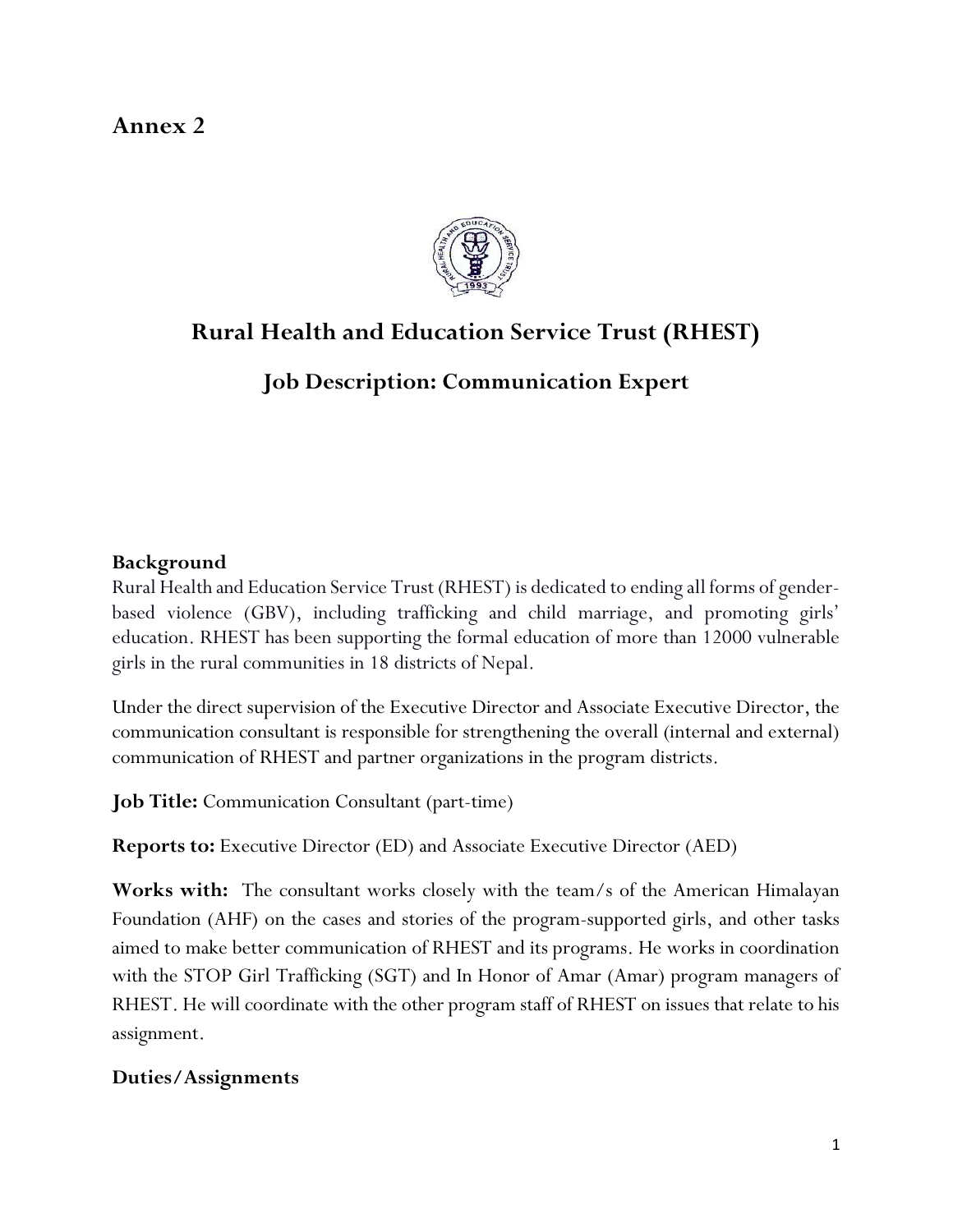- Prepares cases, best practices, and success stories of the program-supported girls, Alums and advocacy groups, and achievements of RHEST and its programs
- Reviews RHEST's policy documents, including policies, guidelines, plans, indicators, publications from the perspective of communication and suggests areas and provides communication expertise for their modification. Works closely with the IEC Committee of RHEST for the development of IEC materials and publications in Nepali and English. This includes review and editing responsibility
- Helps the executive board, senior management and program teams, partner organizations, Alums, and advocacy groups to prepare advocacy letters, appeals, and memorandums to the concerned authorities and stakeholders at all levels on issues concerning education and empowerment of the girls, GBV, child labor, among others
- Works with the program teams on the periodic progress and event reports
- Supports the preparation of annual organizational report for the Annual General Meeting (AGM) of RHEST
- Identifies the capacity needs and enhances the capacity of the teams of staff and members at the central and district levels by holding formal and informal sessions and discussions on effective communication
- Assesses the communication strategies and approaches of partner organizations, Alums, and advocacy groups from the communication point of view and proposes a communication proposal for making their internal and external communication better, including preparing localized advocacy policies
- Supports the National and International Day/s celebration, and campaigns and advocacy of RHEST, its partners, Alum, and advocacy groups from the communication views
- Contributes to RHEST's good relationship with the government and other stakeholders by mainstreams effective communication strategies for external and internal coordination of RHEST
- Updates RHEST's website and introduces other social media platforms for the dissemination of information related to RHEST's work
- **Participates in external programs and events such as the District Project Advisory** Committee (DPAC) meetings, social audits, coordination meetings, and campaigns for the purpose of developing cases, stories, and achievements
- Helps expand RHEST's public information and outreach (PIO) activities at all levels
- Contributes to promote knowledge management at the RHEST central and district office by using the tools and strategies of the effective communication
- Works closely with MIS team at RHEST Central Office on the collected data, information, stories, and cases to help mainstream the effective communication skills and analysis in the MIS work
- Makes field visits, also monitoring visits, in the RHEST program districts occasionally